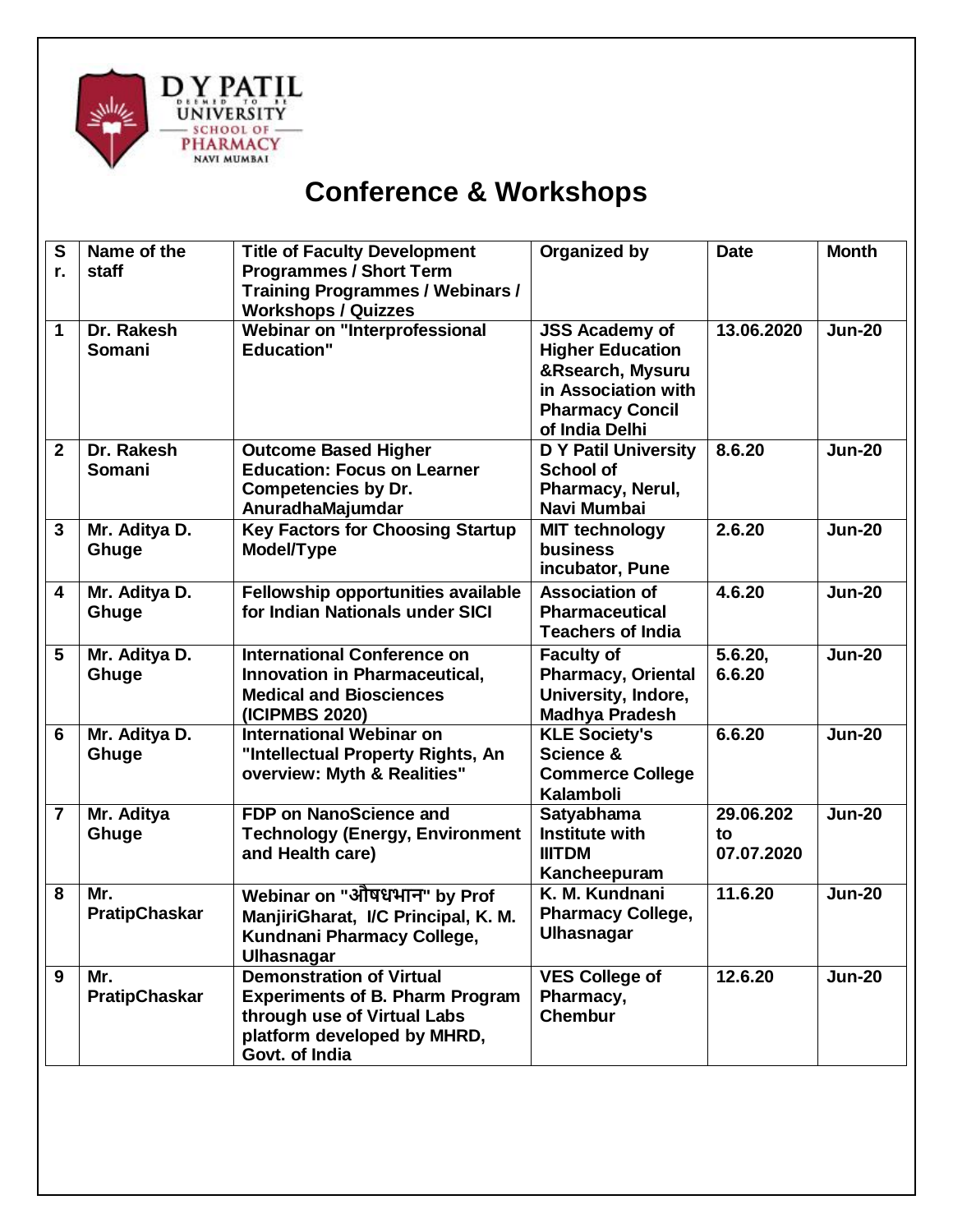| 1                       | Mr.                   | <b>National Webinar on Role of</b>                                     | <b>SFS College</b>                          | 20.6.20     | <b>Jun-20</b> |
|-------------------------|-----------------------|------------------------------------------------------------------------|---------------------------------------------|-------------|---------------|
| 0                       | <b>PratipChaskar</b>  | <b>Citizens in Nation Building During</b><br><b>National Emergency</b> | Society, Nagpur                             |             |               |
| 1                       | Mr.                   | <b>Webinar and Quiz Contest on</b>                                     | <b>D Y Patil University</b>                 | 21.6.20     | <b>Jun-20</b> |
| 1                       | <b>PratipChaskar</b>  | <b>Yoga and Mindfullness</b>                                           | <b>School of</b>                            |             |               |
|                         |                       |                                                                        | Pharmacy, Nerul,                            |             |               |
|                         |                       |                                                                        | Navi Mumbai                                 |             |               |
| 1                       | Mr.                   | <b>Outcome Based Higher</b>                                            | <b>D Y Patil University</b>                 | 8.6.20      | <b>Jun-20</b> |
| $\overline{2}$          | <b>PratipChaskar</b>  | <b>Education: Focus on Learner</b>                                     | <b>School of</b>                            |             |               |
|                         |                       | <b>Competencies by Dr.</b>                                             | Pharmacy, Nerul,                            |             |               |
|                         |                       | AnuradhaMajumdar                                                       | Navi Mumbai                                 |             |               |
| 1                       | Mr.                   | <b>One Week e-Faculty Development</b>                                  | <b>SVKM's</b>                               | 22-06-2020  | <b>Jun-20</b> |
| 3                       | PravinJagtap          | Programmeon"Teaching in the                                            | <b>DrBhanubenNanav</b>                      | to 27-06-   |               |
|                         |                       | Digital world - Learning from the                                      | ati College of                              | 2020        |               |
|                         |                       | <b>Masters: Anti-Infective Discovery</b>                               | <b>Pharmacy under</b><br>the aegis of Board |             |               |
|                         |                       | & Development"                                                         | of Studies                                  |             |               |
|                         |                       |                                                                        | University of                               |             |               |
|                         |                       |                                                                        | <b>Mumbai</b>                               |             |               |
| 1                       | <b>Mr. PravinNaik</b> | <b>Global pharmaceutical</b>                                           | <b>IPA-MSB &amp;</b>                        | $1.6.20$ to | <b>Jun-20</b> |
| $\overline{\mathbf{4}}$ |                       | entrepreneurship development                                           | <b>KGRDCP &amp; RI,</b>                     | 7.6.20      |               |
|                         |                       |                                                                        | Karjat                                      |             |               |
| 1                       | <b>Mr. PravinNaik</b> | <b>Judge for Article Writing</b>                                       | <b>IPA-MSB</b>                              | 10.6.20 to  | <b>Jun-20</b> |
| 5                       |                       | <b>Competition</b>                                                     |                                             | 13.06.20    |               |
|                         |                       |                                                                        |                                             |             |               |
| 1                       | <b>Mr. PravinNaik</b> | <b>Demonstration of Virtual</b>                                        | <b>VES College of</b>                       | 12.6.20     | <b>Jun-20</b> |
| 6                       |                       | <b>Experiments of B. Pharm Program</b>                                 | Pharmacy,                                   |             |               |
|                         |                       | through use of Virtual Labs                                            | <b>Chembur</b>                              |             |               |
|                         |                       | platform developed by MHRD,                                            |                                             |             |               |
|                         |                       | Govt. of India                                                         |                                             |             |               |
| 1                       | <b>Mr. PravinNaik</b> | Global entrepreneurship, startup,                                      | <b>FDP-KGRDCP &amp;</b>                     | $18.6.20 -$ | <b>Jun-20</b> |
| 7                       |                       | career opportunities in pharmacy                                       | RI, Karjat                                  | 24.6.20     |               |
|                         |                       |                                                                        |                                             |             |               |
| 1                       | <b>Mr. PravinNaik</b> | <b>Bridging the Gap between the</b>                                    | Bombay college of                           | 18.6.20 to  | <b>Jun-20</b> |
| 8                       |                       | <b>Academic Research and Industry</b>                                  | Pharmacy, Kalina                            | 20.6.20     |               |
|                         |                       | <b>Commercialized Outcomes</b>                                         |                                             |             |               |
| 1                       | <b>Mr. PravinNaik</b> | <b>ANTI-INFECTIVE DISCOVERY</b>                                        | <b>SVKM's</b>                               | 22.6.20-    | <b>Jun-20</b> |
| 9                       |                       | <b>AND DEVELOPMENT</b>                                                 | <b>DrBhanubenNanav</b>                      | 27.6.20     |               |
|                         |                       |                                                                        | ati College of<br><b>Pharmacy</b>           |             |               |
| $\mathbf{2}$            | <b>Mr. PravinNaik</b> | "International STTP on Analytical                                      | <b>BAPATLA</b>                              | 26.6.20 to  | <b>Jun-20</b> |
| $\bf{0}$                |                       | <b>Research Trends In</b>                                              | <b>COLLEGE OF</b>                           | 28.6.20     |               |
|                         |                       | <b>Pharmaceutical Industry"</b>                                        | PHARMACY,                                   |             |               |
|                         |                       |                                                                        | <b>BAPATLA</b>                              |             |               |
| 2                       | Mr. PravinNaik        | <b>Leadership Talk</b>                                                 | <b>MHRD-AICTE</b>                           | 6.6.20      | <b>Jun-20</b> |
| 1                       |                       |                                                                        |                                             |             |               |
|                         |                       |                                                                        |                                             |             |               |
|                         |                       |                                                                        |                                             |             |               |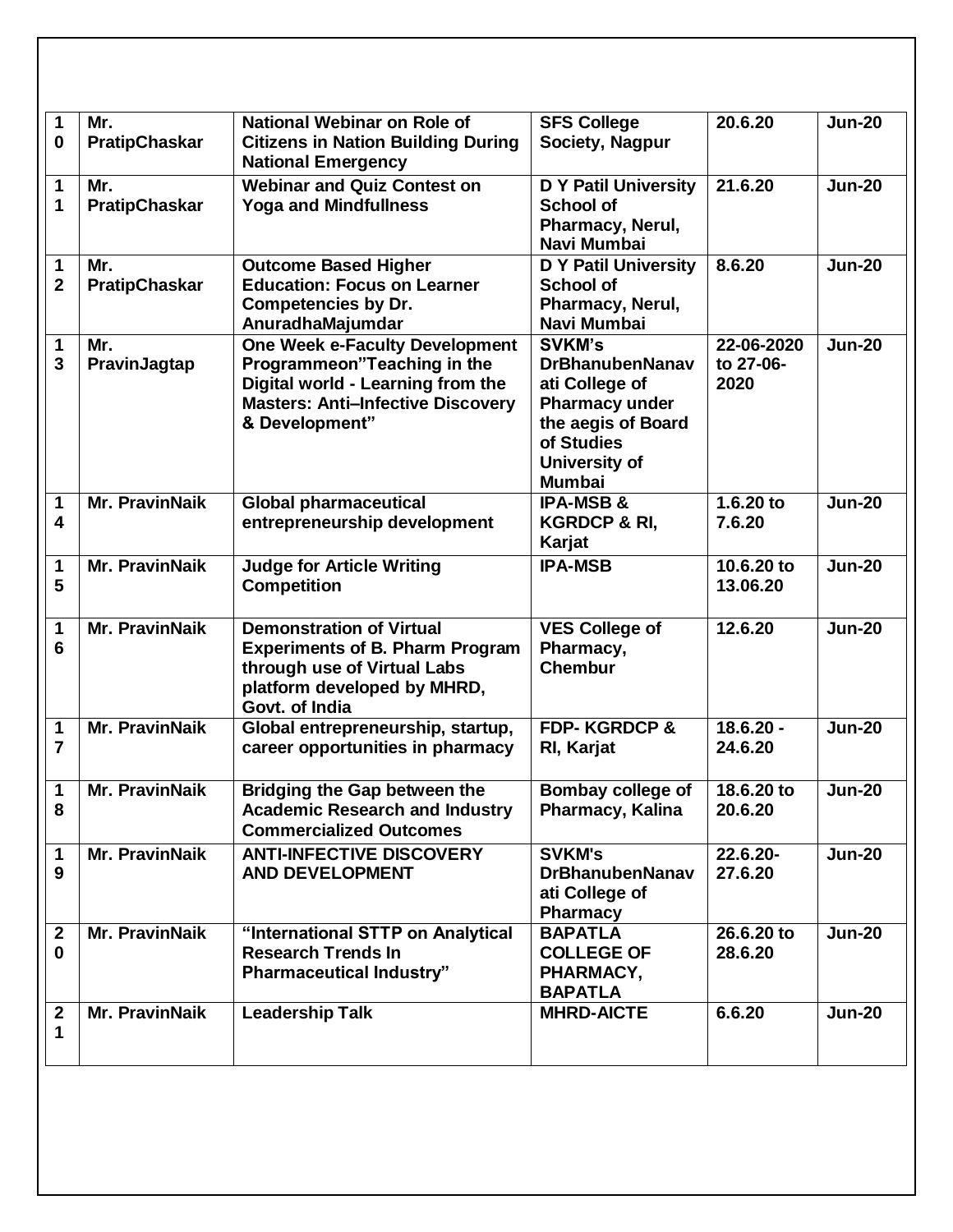| $\mathbf{2}$            | <b>Mr. PravinNaik</b>       | <b>Outcome Based Higher</b>             | <b>D Y Patil University</b> | 8.6.20            | <b>Jun-20</b> |
|-------------------------|-----------------------------|-----------------------------------------|-----------------------------|-------------------|---------------|
| $\overline{2}$          |                             | <b>Education: Focus on Learner</b>      | <b>School of</b>            |                   |               |
|                         |                             | <b>Competencies by Dr.</b>              | Pharmacy, Nerul,            |                   |               |
|                         |                             | AnuradhaMajumdar                        | Navi Mumbai                 |                   |               |
| $\mathbf 2$             | Mr.PravinJagtap             | <b>International Yoga Day</b>           | <b>D Y Patil University</b> | 21/6/20           | <b>Jun-20</b> |
| $\overline{3}$          |                             |                                         | <b>School of</b>            |                   |               |
|                         |                             |                                         | Pharmacy, Nerul,            |                   |               |
|                         |                             |                                         | Navi Mumbai                 |                   |               |
| $\mathbf 2$             | Mr.PravinJagtap             | <b>Outcome Based Higher</b>             | <b>D</b> Y Patil University | 8.6.20            | <b>Jun-20</b> |
| $\overline{\mathbf{4}}$ |                             | <b>Education: Focus on Learner</b>      | <b>School of</b>            |                   |               |
|                         |                             | <b>Competencies by Dr.</b>              | Pharmacy, Nerul,            |                   |               |
|                         |                             | AnuradhaMajumdar                        | Navi Mumbai                 |                   |               |
| $\mathbf 2$             | Mr.PravinJagtap             | A Panel member for the Online           | <b>Tata Intitute of</b>     | 10/6/20 to        | <b>Jun-20</b> |
| 5                       |                             | <b>Personal Interviews (OPI)</b>        | <b>Social Sciences</b>      | 15/6/20           |               |
|                         |                             | conducted as part of TISS's             | (TISS)                      | (Except           |               |
|                         |                             | admission to the Master's Degree        |                             | 14/6/20)          |               |
|                         |                             | in Urban Policy and Governance          |                             |                   |               |
|                         |                             | (UPG)                                   |                             | 15th June         |               |
| $\mathbf 2$             | Mrs.<br><b>SushamaPatil</b> | <b>Completion of Short term E-</b>      | <b>Uppasala</b>             |                   | <b>Jun-20</b> |
| 6                       |                             | <b>Courses on Pharmacovigilanve</b>     | <b>Monitoring Centre,</b>   | to 30th           |               |
|                         |                             |                                         | <b>Sweeden</b>              | <b>June 2020</b>  |               |
| $\mathbf 2$             | Ms.                         | <b>Key Factors for Choosing Startup</b> | <b>MIT technology</b>       | 2.6.20            | <b>Jun-20</b> |
| $\overline{7}$          | <b>SuchitaGhumre</b>        | Model/Type                              | <b>business</b>             |                   |               |
|                         |                             |                                         | incubator, Pune             |                   |               |
| $\mathbf{2}$            | Ms.                         | Fellowship opportunities available      | <b>Association of</b>       | 4.6.20            | <b>Jun-20</b> |
| 8                       | <b>SuchitaGhumre</b>        | for Indian Nationals under SICI         | <b>Pharmaceutical</b>       |                   |               |
|                         |                             |                                         | <b>Teachers of India</b>    |                   |               |
| $\mathbf 2$             | Ms.                         | <b>International Conference on</b>      | <b>Faculty of</b>           | 5.6.20,           | <b>Jun-20</b> |
| 9                       | <b>SuchitaGhumre</b>        | Innovation in Pharmaceutical,           | <b>Pharmacy, Oriental</b>   | 6.6.20            |               |
|                         |                             | <b>Medical and Biosciences</b>          | University, Indore,         |                   |               |
|                         |                             | (ICIPMBS 2020)                          | <b>Madhya Pradesh</b>       |                   |               |
| 3                       | Ms.                         | <b>Outcome Based Higher</b>             | <b>D Y Patil University</b> | 8.6.20            | <b>Jun-20</b> |
| 0                       | <b>SuchitaGhumre</b>        | <b>Education: Focus on Learner</b>      | <b>School of</b>            |                   |               |
|                         |                             | <b>Competencies by Dr.</b>              | Pharmacy, Nerul,            |                   |               |
|                         |                             | AnuradhaMajumdar                        | Navi Mumbai                 |                   |               |
| 3                       | Ms.                         | FDP on NanoScience and                  | Satyabhama                  | 29.06.202         | <b>Jun-20</b> |
| 1                       | <b>SuchitaGhumre</b>        | <b>Technology (Energy, Environment</b>  | <b>Institute with</b>       | to                |               |
|                         |                             | and Health care)                        | <b>IIITDM</b>               | 07.07.2020        |               |
|                         |                             |                                         | Kancheepuram                |                   |               |
| 3                       | Ms.                         | <b>Application of HPTLC techniques</b>  | <b>Jointly Organized</b>    | 22.06.2020        | <b>Jun-20</b> |
| $\mathbf{2}$            | <b>SuchitaGhumre</b>        | in the Evaluation of Primary and        | by Anchrome                 |                   |               |
|                         |                             | <b>Seconadry Metabolites</b>            | <b>Enterprise and</b>       |                   |               |
|                         |                             |                                         | <b>BharatiVidyapeeth</b>    |                   |               |
|                         |                             |                                         | college of                  |                   |               |
|                         |                             |                                         | Pharmacy, Navi              |                   |               |
|                         |                             |                                         | <b>Mumbai</b>               |                   |               |
| 3                       | Mr. Aditya                  | <b>Technologies for Co-</b>             | PRIN.K.M.KUNDNA             | 31st July         | <b>Jul-20</b> |
| 3                       | Ghuge                       | crystallization and Innovation,         | <b>NI COLLEGE OF</b>        | 2020 and          |               |
|                         |                             | knowledge transfer and                  | <b>PHARMACY</b>             | <b>1st August</b> |               |
|                         |                             | <b>Commercialization in the</b>         |                             | 2020              |               |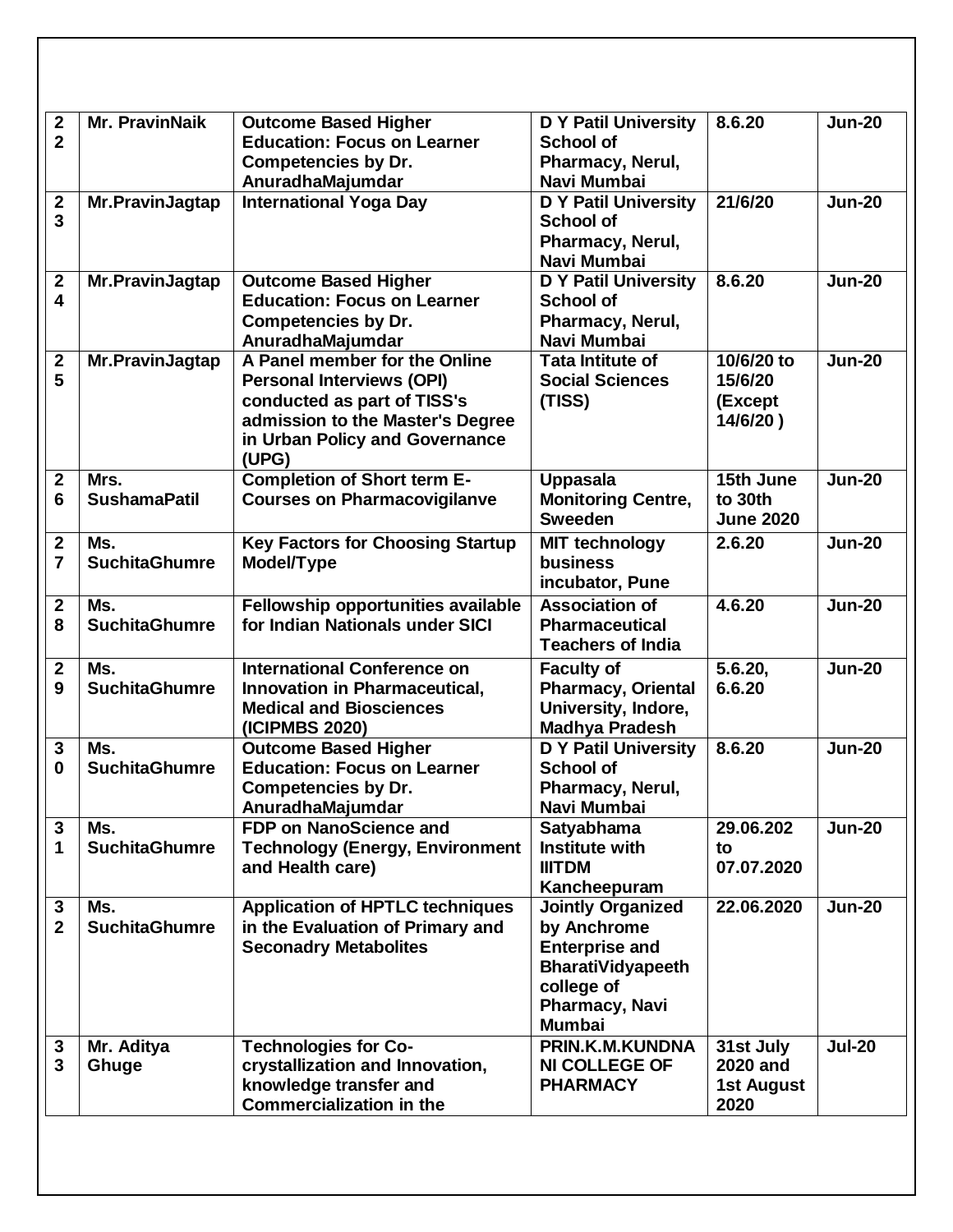|                     |                             | academic set-ups                                                                                                                                                      |                                                                                                                                                                                                     |         |               |
|---------------------|-----------------------------|-----------------------------------------------------------------------------------------------------------------------------------------------------------------------|-----------------------------------------------------------------------------------------------------------------------------------------------------------------------------------------------------|---------|---------------|
| 3<br>4              | Mr.<br><b>PratipChaskar</b> | <b>Webinar on Inspiring Teachers</b><br>through Self-Leadership by<br>Swami Swatmananda, Chinmaya<br><b>Mission, Mumbai</b>                                           | <b>D</b> Y Patil University<br><b>School of</b><br><b>Pharmacy, Navi</b><br>Mumbai in<br>association with<br><b>Association of</b><br><b>Pharmaceutical</b><br><b>Teachers of India</b>             | 16.7.20 | <b>Jul-20</b> |
| 3<br>5              | Mr.<br><b>PratipChaskar</b> | <b>Webinar on Nurturing Excellence</b><br>- The Support of Four Pillars                                                                                               | Hols who have<br>secured A++ in<br><b>NAAC's A &amp; A</b><br>process on Best<br><b>Practices adopted</b><br>in association with<br>Institute of<br><b>Chemical</b><br>Technology,<br><b>Mumbai</b> | 24.7.20 | <b>Jul-20</b> |
| 3<br>6              | Mr.<br><b>PratipChaskar</b> | <b>Syllabus Orientation Meeting in</b><br>the Subjects of Chemistry of S.Y.<br><b>B. Pharm of Revised Syllabus</b><br>2019 (PCI Syllabus)                             | <b>VES College of</b><br>Pharmacy,<br><b>Chembur</b>                                                                                                                                                | 31.7.20 | <b>Jul-20</b> |
| 3<br>$\overline{7}$ | Mr.<br><b>PravinJagtap</b>  | <b>Webinar on Inspiring Teachers</b><br>through Self-Leadership by<br>Swami Swatmananda, Chinmaya<br><b>Mission, Mumbai</b>                                           | <b>D Y Patil University</b><br><b>School of</b><br>Pharmacy, Navi<br>Mumbai in<br>association with<br><b>Association of</b><br><b>Pharmaceutical</b><br><b>Teachers of India</b>                    | 16.7.20 | <b>Jul-20</b> |
| $\mathbf{3}$<br>8   | Mr.<br>PravinJagtap         | Online syllabus meeting for<br>discussion of Pharmaceutical<br><b>Engineering: Theory &amp; Practical</b><br>of Second Year B. Pharm. Sem. III<br>(PCI syllabus)      | <b>SVKM's</b><br><b>DrBhanubenNanav</b><br>ati College of<br><b>Pharmacy under</b><br>the aegis of Board<br>of Studies<br>University of<br><b>Mumbai</b>                                            | 23/7/20 | <b>Jul-20</b> |
| 3<br>9              | Mr.<br>PravinJagtap         | Online syllabus meeting for<br>discussion of Physical<br><b>Pharmaceutics I: Theory &amp;</b><br><b>Practical of Second Year B.</b><br>Pharm. Sem. III (PCI syllabus) | <b>SVKM's</b><br><b>DrBhanubenNanav</b><br>ati College of<br>Pharmacy under<br>the aegis of Board<br>of Studies<br>University of<br><b>Mumbai</b>                                                   | 24/7/20 | <b>Jul-20</b> |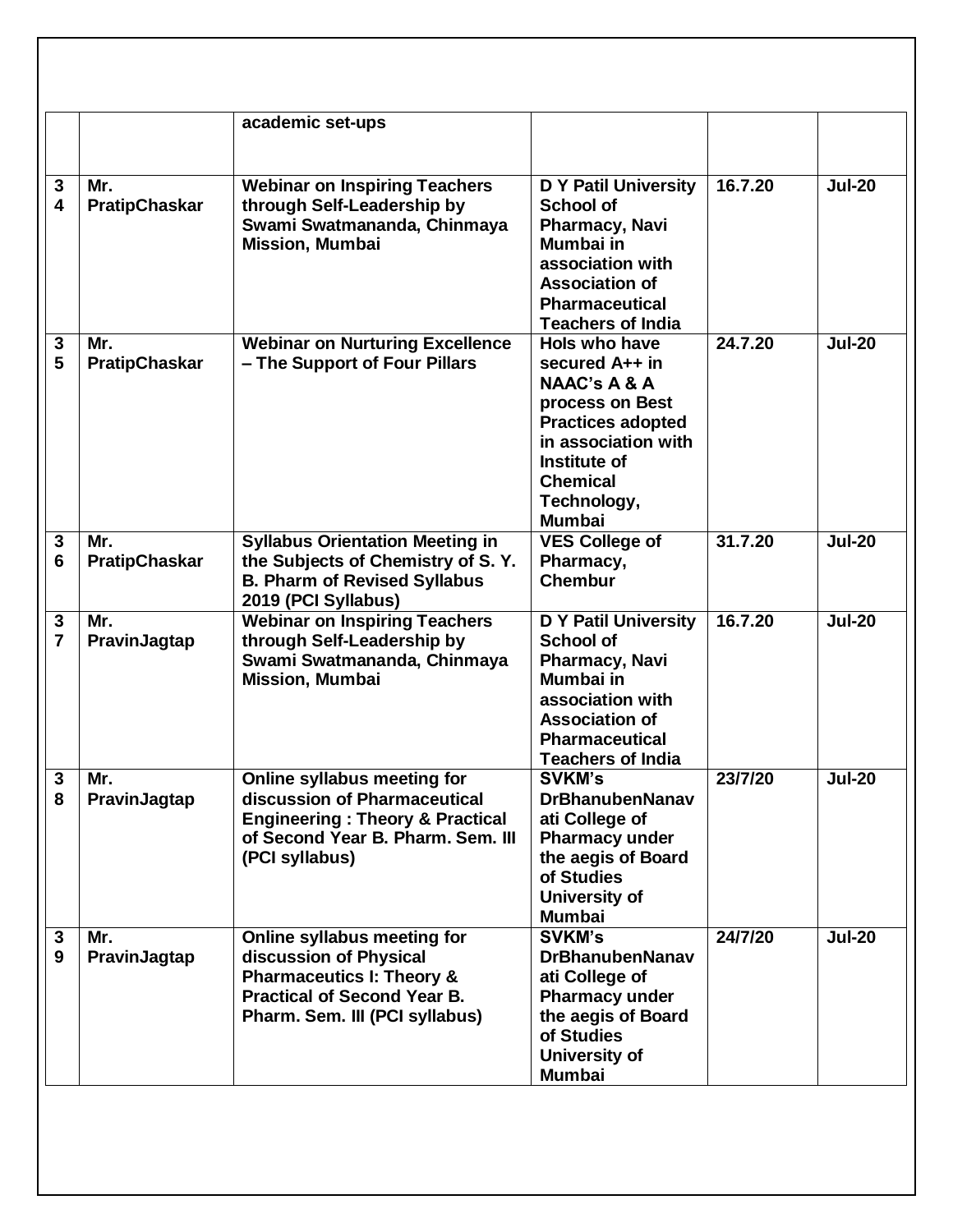| $\overline{\mathbf{4}}$<br>$\bf{0}$ | Mr.<br>PravinJagtap         | AICTE sponsered e-conference "<br><b>Global impact on regulatory</b><br>management"                                                                                                         | <b>KGRDCP &amp; RI,</b><br>Karjat                                                                                                                                                | 25-27th<br><b>July2020</b>                                | <b>Jul-20</b> |
|-------------------------------------|-----------------------------|---------------------------------------------------------------------------------------------------------------------------------------------------------------------------------------------|----------------------------------------------------------------------------------------------------------------------------------------------------------------------------------|-----------------------------------------------------------|---------------|
| 4<br>1                              | Mr.<br>PravinJagtap         | <b>Technologies for Co-</b><br>crystallization and Innovation,<br>knowledge transfer and<br><b>Commercialization in the</b><br>academic set-ups                                             | PRIN.K.M.KUNDNA<br><b>NI COLLEGE OF</b><br><b>PHARMACY</b>                                                                                                                       | 31st July<br><b>2020 and</b><br><b>1st August</b><br>2020 | <b>Jul-20</b> |
| 4<br>$\overline{2}$                 | <b>Mr. PravinNaik</b>       | <b>SYNTHIA, RETRO SYNTHESIS -</b><br><b>CODED BY CHEMIST FOR</b><br><b>CHEMIST</b>                                                                                                          | <b>KLE College of</b><br>Pharmacy,<br><b>Bengaluru</b>                                                                                                                           | 06.07.2020                                                | <b>Jul-20</b> |
| 4<br>3                              | <b>Mr. PravinNaik</b>       | <b>Webinar on Inspiring Teachers</b><br>through Self-Leadership by<br>Swami Swatmananda, Chinmaya<br><b>Mission, Mumbai</b>                                                                 | <b>D Y Patil University</b><br><b>School of</b><br>Pharmacy, Navi<br>Mumbai in<br>association with<br><b>Association of</b><br><b>Pharmaceutical</b><br><b>Teachers of India</b> | 16.7.20                                                   | <b>Jul-20</b> |
| 4<br>$\overline{\mathbf{4}}$        | <b>Mr. PravinNaik</b>       | AICTE sponsered STTP on "<br><b>Orientation and Pedagogy for</b><br>curriculum: Good teaching<br>practices                                                                                  | Smt.<br>KishoritaiBhoyar<br><b>College Of</b><br><b>Pharmacy, Nagpur</b>                                                                                                         | 13-18 July<br>2020                                        | <b>Jul-20</b> |
| 4<br>5                              | <b>Mr. PravinNaik</b>       | AICTE sponsered e-conference "<br><b>Global impact on regulatory</b><br>management"                                                                                                         | <b>KGRDCP &amp; RI,</b><br>Karjat                                                                                                                                                | 25-27th<br><b>July2020</b>                                | <b>Jul-20</b> |
| 4<br>6                              | Mr.PravinJagtap             | SYNTHIA, RETRO SYNTHESIS -<br><b>CODED BY CHEMIST FOR</b><br><b>CHEMIST</b>                                                                                                                 | <b>KLE College of</b><br>Pharmacy,<br><b>Bengaluru</b>                                                                                                                           | 06.07.2020                                                | <b>Jul-20</b> |
| 4<br>$\overline{7}$                 | Mr.PravinJagtap             | A speaker for a guest lecture in<br>the "CSIR-SUMMER RESEARCH<br><b>TRAINING PROGRAMME-2020"</b><br>(CSIR SRTP 2020) program for PG<br><b>students</b>                                      | <b>CSIR-SUMMER</b><br><b>RESEARCH</b><br><b>TRAINING</b><br><b>PROGRAMME-</b><br><b>2020" (CSIR SRTP</b><br>2020)                                                                | 27.720                                                    | <b>Jul-20</b> |
| 4<br>8                              | Mr.PravinJagtap             | One week International FDP-4 on<br>"Innovations in Natural Product<br><b>Driven Drug Discovery and</b><br><b>Analytical Chemistry" in</b><br>association with APTI, APP, ISP<br>&Mybo group | <b>Shri Vishnu</b><br><b>College of</b><br><b>Pharmacy</b>                                                                                                                       | 6-11 July<br>2020                                         | <b>Jul-20</b> |
| 4<br>9                              | Mr.PravinJagtap             | AICTE sponsered STTP on "<br>Human Values, Ethics, Morals,<br><b>Behavioural Sciences and</b><br>Attitude"                                                                                  | SagarInstitte of<br><b>Research and</b><br><b>Technology</b><br><b>Pharmacy, Bhopal</b>                                                                                          | 20 - 25th<br><b>July 2020</b>                             | <b>Jul-20</b> |
| 5<br>$\bf{0}$                       | Ms.<br><b>SuchitaGhumre</b> | Synthia, Retro Synthesis coded<br>by chemist for chemist                                                                                                                                    | <b>KLE College of</b><br>Pharmacy,<br><b>Bengaluru</b>                                                                                                                           | 06.07.2020                                                | <b>Jul-20</b> |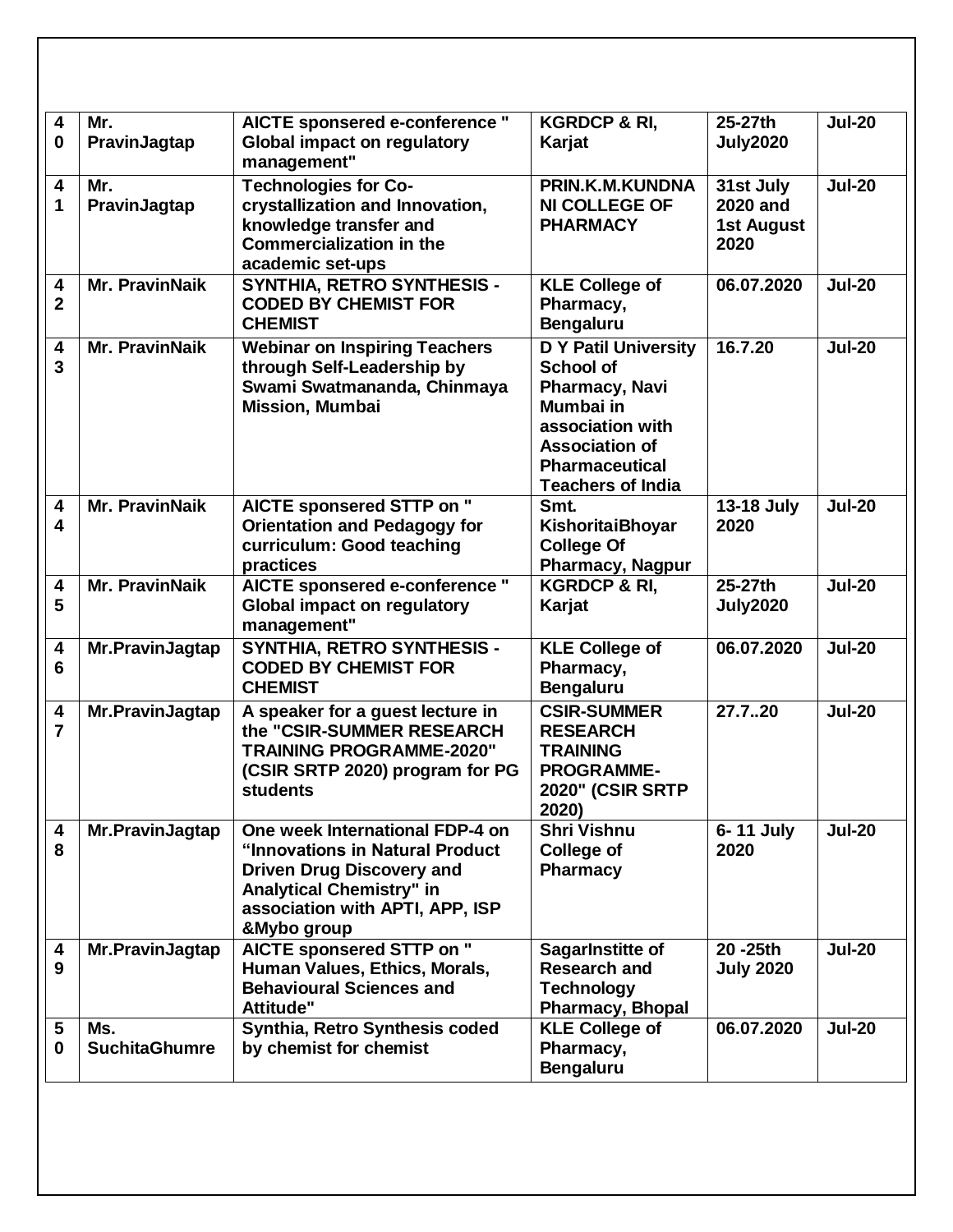| 5<br>1              | Ms.<br><b>SuchitaGhumre</b> | <b>Technologies for Co-</b><br>crystallization and Innovation,<br>knowledge transfer and<br><b>Commercialization in the</b><br>academic set-ups                        | PRIN.K.M.KUNDNA<br><b>NI COLLEGE OF</b><br><b>PHARMACY</b>                                           | 31st July<br><b>2020 and</b><br>1st August<br>2020 | <b>Jul-20</b> |
|---------------------|-----------------------------|------------------------------------------------------------------------------------------------------------------------------------------------------------------------|------------------------------------------------------------------------------------------------------|----------------------------------------------------|---------------|
| 5<br>$\overline{2}$ | Mrs.<br><b>SushamaPatil</b> | <b>Webinar on Pharma Management:</b><br>A path after B. Pharm.                                                                                                         | <b>D Y Patil University</b><br><b>School of</b><br>Pharmacy, Nerul,<br>Navi Mumbai                   | 08.08.20                                           | Aug-20        |
| 5<br>3              | Mr.<br>PravinJagtap         | Webinar on Lets Break the Silence                                                                                                                                      | Prin.<br>K.M.Kundanani<br>college of<br><b>Pharmacy &amp; DLLE</b><br>University of<br><b>Mumbai</b> | 13.08.20                                           | <b>Aug-20</b> |
| 5<br>4              | Mrs.<br><b>SushamaPatil</b> | <b>Participated in National Online</b><br>Induction program for M.<br><b>Pharmacy students 'Transition</b><br>From A Graduate Student To A<br><b>Research Scholar'</b> | <b>VES College of</b><br><b>Pharmacy</b>                                                             | 13.08.20 -<br>21.08.20                             | <b>Aug-20</b> |
| 5<br>5              | Mrs.<br><b>SushamaPatil</b> | <b>Antibiotics Rationalisation by Prof</b><br>Rakesh Somani (Professor &<br><b>Principal, DY Patil Pharmacy</b><br>college, Mumbai)                                    | <b>IPA</b>                                                                                           | 14.08.20                                           | <b>Aug-20</b> |
| 5<br>6              | Dr. Rakesh<br>Somani        | <b>APTI</b><br>e.MagazinePharmadarpanInaugrat<br>ion                                                                                                                   | <b>APTI</b>                                                                                          | 15.08.20                                           | Aug-20        |
| 5<br>7              | Mr.<br><b>PratipChaskar</b> | <b>APTI</b><br>e.MagazinePharmadarpanInaugrat<br>ion                                                                                                                   | <b>APTI</b>                                                                                          | 15.08.20                                           | <b>Aug-20</b> |
| 5<br>8              | Mrs.<br><b>SushamaPatil</b> | <b>APTI</b><br>e.MagazinePharmadarpanInaugrat<br>ion                                                                                                                   | <b>APTI</b>                                                                                          | 15.08.20                                           | Aug-20        |
| 5<br>9              | Dr. Rakesh<br>Somani        | <b>Digital Inauguration Of Western</b><br><b>Regional Centre Of ACPI</b>                                                                                               | <b>DY Patil University</b><br><b>School of</b><br>Pharmacy, Nerul,<br>Navi Mumbai                    | 18.08.20                                           | Aug-20        |
| 6<br>$\mathbf 0$    | Mr.<br><b>PratipChaskar</b> | <b>Digital Inauguration Of Western</b><br><b>Regional Centre Of ACPI</b>                                                                                               | <b>DY Patil University</b><br><b>School of</b><br>Pharmacy, Nerul,<br>Navi Mumbai                    | 18.08.20                                           | Aug-20        |
| 6<br>1              | Mrs.<br><b>SushamaPatil</b> | <b>Digital Inauguration Of Western</b><br><b>Regional Centre Of ACPI</b>                                                                                               | <b>DY Patil University</b><br><b>School of</b><br>Pharmacy, Nerul,<br>Navi Mumbai                    | 18.08.20                                           | Aug-20        |
| 6<br>$\mathbf{2}$   | Ms.<br><b>SuchitaGhumre</b> | <b>Digital Inauguration Of Western</b><br><b>Regional Centre Of ACPI</b>                                                                                               | <b>DY Patil University</b><br><b>School of</b><br>Pharmacy, Nerul,<br>Navi Mumbai                    | 18.08.20                                           | Aug-20        |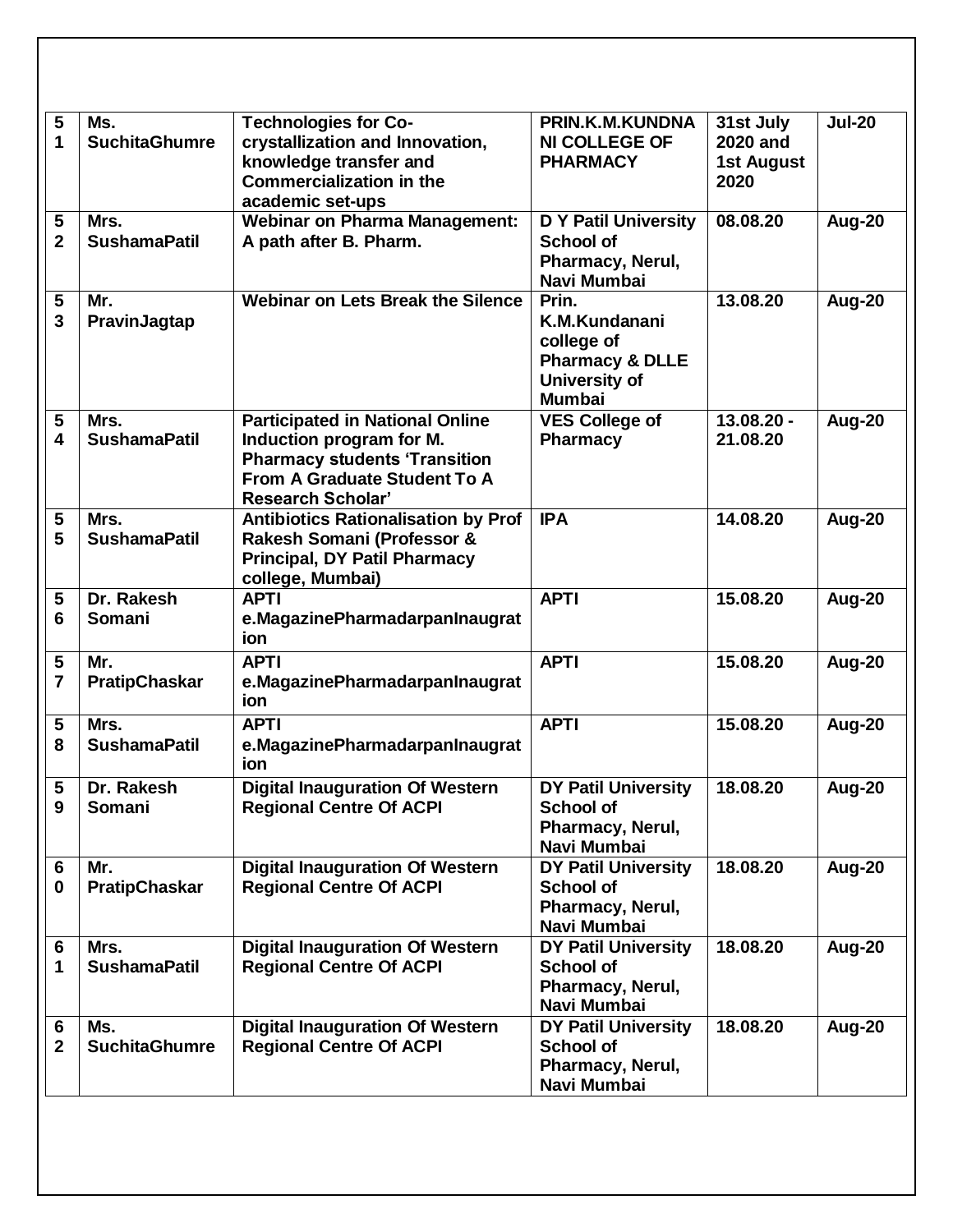| 6                            | Mr.                         | <b>Natural Product in Drug Discovery</b>                                                                                                      | IQAC, Shri                                                                                                                                                                                        | 27.08.20 | Aug-20        |
|------------------------------|-----------------------------|-----------------------------------------------------------------------------------------------------------------------------------------------|---------------------------------------------------------------------------------------------------------------------------------------------------------------------------------------------------|----------|---------------|
| 3                            | PravinJagtap                |                                                                                                                                               | Venkateshwara<br>college of<br><b>Pharmacy</b>                                                                                                                                                    |          |               |
| 6<br>4                       | Mrs.<br><b>SushamaPatil</b> | <b>Webinar by DrSurender Singh</b>                                                                                                            | <b>New Age</b><br>publishers                                                                                                                                                                      | 27.08.20 | Aug-20        |
| 6<br>5                       | Dr. Rakesh<br><b>Somani</b> | Panel Discussion on 'Jo<br>JeetaWohiSikandar - Busting<br><b>Myths to Beat COVID Fear'</b>                                                    | <b>D Y Patil University</b><br><b>School of</b><br>Pharmacy, Nerul,<br>Navi Mumbai                                                                                                                | 29.08.20 | <b>Aug-20</b> |
| 6<br>6                       | Mr.<br><b>PratipChaskar</b> | <b>Panel Discussion on 'Jo</b><br>JeetaWohiSikandar - Busting<br><b>Myths to Beat COVID Fear'</b>                                             | <b>D Y Patil University</b><br><b>School of</b><br>Pharmacy, Nerul,<br>Navi Mumbai                                                                                                                | 29.08.20 | <b>Aug-20</b> |
| 6<br>$\overline{7}$          | Mr.<br>PravinJagtap         | <b>Attended Panel Discussion on 'Jo</b><br>JeetaWohiSikandar - Busting<br>Myths to Beat COVID Fear'                                           | <b>D</b> Y Patil University<br><b>School of</b><br>Pharmacy, Nerul,<br>Navi Mumbai                                                                                                                | 29.08.20 | <b>Aug-20</b> |
| 6<br>8                       | Mrs.<br><b>SushamaPatil</b> | <b>Attended Panel Discussion on 'Jo</b><br>JeetaWohiSikandar - Busting<br>Myths to Beat COVID Fear'                                           | <b>D</b> Y Patil University<br><b>School of</b><br>Pharmacy, Nerul,<br>Navi Mumbai                                                                                                                | 29.08.20 | <b>Aug-20</b> |
| 6<br>9                       | Mr.<br>PravinJagtap         | <b>Delivered Guest Lecture</b>                                                                                                                | Vardhaman<br><b>Education &amp;</b><br><b>Welfare Society's</b><br>"Ahinsa Institute of<br>Pharmacy",<br><b>Dondaicha</b>                                                                         | 08.09.20 | <b>Sep-20</b> |
| $\overline{7}$<br>$\bf{0}$   | Mr.<br><b>PratipChaskar</b> | <b>Attended a Webinar on Disposal</b><br>of Expired Medicines                                                                                 | <b>IDMA</b>                                                                                                                                                                                       | 10.9.20  | Sep-20        |
| $\overline{7}$<br>1          | Mr.<br><b>PratipChaskar</b> | <b>Delivered Guest Lecture on IUPAC</b><br><b>Nomenclature of Heterocyclic</b><br><b>Compounds</b>                                            | <b>SVB College of</b><br>Pharmacy,<br><b>Dombivli</b>                                                                                                                                             | 17.09.20 | Sep-20        |
| 7<br>$\mathbf{2}$            | Dr. Rakesh<br>Somani        | <b>Attended HEF Webinar Faculty</b><br>Development Program (FDP) on<br><b>Self Knowledge and Self</b><br><b>Awareness by Swami Chidananda</b> | <b>Higher Education</b><br><b>Foundation</b>                                                                                                                                                      | 22.9.20  | <b>Sep-20</b> |
| $\overline{\mathbf{7}}$<br>3 | Dr. Rakesh<br>Somani        | <b>Participated in World Pharmacist</b><br><b>Day Presentation Competition</b>                                                                | <b>Indian</b><br><b>Pharmaceutical</b><br><b>Association</b><br><b>Community</b><br><b>Pharmacy Division</b><br>& Indian<br><b>Pharmaceutical</b><br><b>Association</b><br><b>Students' Forum</b> | 25.09.20 | <b>Sep-20</b> |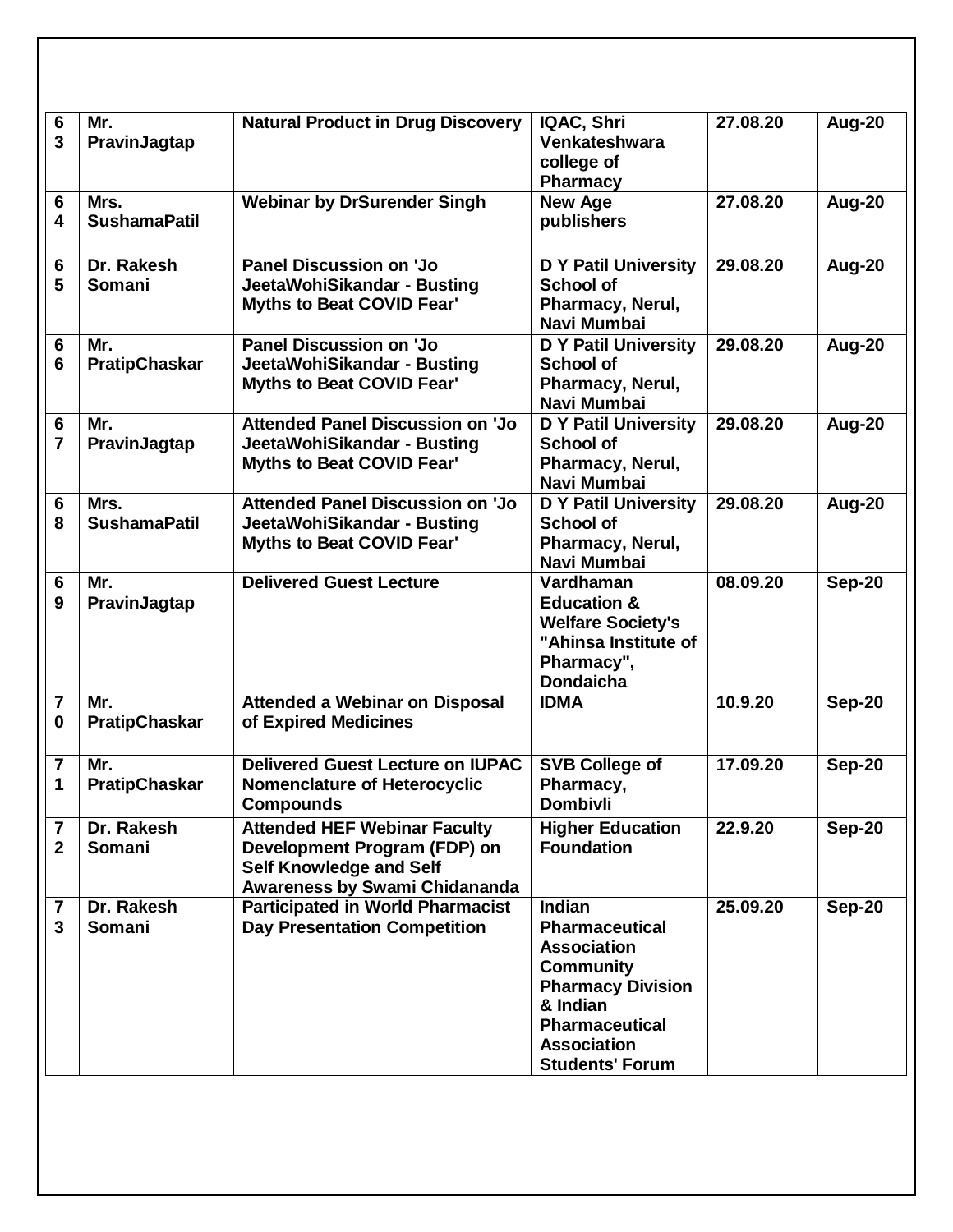| 7<br>$\overline{\mathbf{4}}$              | Dr. Rakesh<br><b>Somani</b> | <b>One week Virtual Faculty Capacity</b><br><b>Buildig Workshop on 'How to</b><br><b>Start a Startup Centre &amp; Activate</b><br><b>Student Startups as per MHRD's</b><br>$\mathsf{IIC}$                  | <b>OpEx Accelerator</b><br>Pvt. Ltd.,<br><b>Government of</b><br><b>India Recognized</b><br><b>StartUp</b><br><b>Accelerator</b>                              | 28.09.20 to<br>02.10.20        | $Sep-20$        |
|-------------------------------------------|-----------------------------|------------------------------------------------------------------------------------------------------------------------------------------------------------------------------------------------------------|---------------------------------------------------------------------------------------------------------------------------------------------------------------|--------------------------------|-----------------|
| $\overline{7}$<br>5                       | Mr.<br>PravinJagtap         | <b>AICTE Sponsored One week STTP</b><br>on "Human Value, Ethics, Moral,<br><b>Behavioural Sciences and</b><br>Attitude"                                                                                    | Sagar Institute of<br><b>Research and</b><br><b>Technology</b><br><b>Pharmacy Bhopal</b>                                                                      | 21/9/20 to<br>26/9/20          | <b>Sep-20</b>   |
| $\overline{7}$<br>6                       | Mr.<br>PravinJagtap         | FDP on Clinical research & GCP:<br>D Y Patil University, Navi Mumbai                                                                                                                                       | Organized by D.Y.<br><b>Patil Deemed to be</b><br>University, Navi<br>Mumbai & Indian<br><b>Society for Clinical</b><br><b>Research (ICSR)</b>                | 19/9/20 to<br>11/10/20         | <b>Sep-20</b>   |
| $\overline{\mathbf{7}}$<br>$\overline{7}$ | Mr.<br>PravinJagtap         | <b>Organising Member of FDP on</b><br><b>Clinical research &amp; GCP: D Y Patil</b><br>University, Navi Mumbai-                                                                                            | Organized by D.Y.<br>Patil Deemed to be<br>University, Navi<br>Mumbai & Indian<br><b>Society for Clinical</b><br><b>Research (ICSR)</b>                       | 19/9/20 to<br>11/10/20         | <b>Sep-20</b>   |
| $\overline{\mathbf{7}}$<br>8              | Mr.<br>PravinJagtap         | Act as a Judge for the evaluation<br>of "Scientific Abstract Writing<br><b>Competition</b> "                                                                                                               | <b>Organised by</b><br><b>Indian</b><br><b>Pharmaceutical</b><br>Association-<br><b>Maharashtra State</b><br><b>Branch-Students</b><br>Forum (IPA-MSB-<br>SF) | 24/10/20 to<br>8/11/20         | <b>Oct-20</b>   |
| $\overline{\mathbf{7}}$<br>9              | Mr.<br>PravinJagtap         | <b>AICTE and DST-Gujcost</b><br>sponsored International E-<br><b>Conference "PHARMTECH 2020-</b><br><b>Exploring Myriads of Pharma in</b><br><b>Pharmaceutics and</b><br><b>Pharmaceutical Technology"</b> | <b>Organised by</b><br>L.M.College of<br>Pharmacy,<br>Ahmedabad                                                                                               | 28/10/20 to<br>30/10/20        | <b>Oct-20</b>   |
| 8<br>$\bf{0}$                             | Mr.<br>PravinJagtap         | "AICTE-ISTE Sponsored One<br><b>Week Induction Program On</b><br><b>Multidisciplinary and</b><br><b>Translational Drug Development"</b>                                                                    | <b>Organised by</b><br>Anjuman-I-Islam's<br><b>Kalsekar Technical</b><br><b>Campus, School of</b><br><b>Pharmacy, New</b><br>Panvel,                          | 7th-12th<br>December,<br>2020. | <b>Dec - 20</b> |
| 8<br>1                                    | Mr.<br>PravinJagtap         | <b>Online AICTE Sponsored one</b><br>week Short Term Training<br>Program) on topic entitled<br>"Interplay between Health<br><b>Wellbeing, Environment and</b><br><b>Community Pharmacy"</b>                | <b>Organised by</b><br>Sagar Institute of<br><b>Research and</b><br><b>Technology</b><br><b>Pharmacy Bhopal</b><br>(MP).                                      | 21st to<br>26th Dec.<br>2020   | <b>Dec - 20</b> |